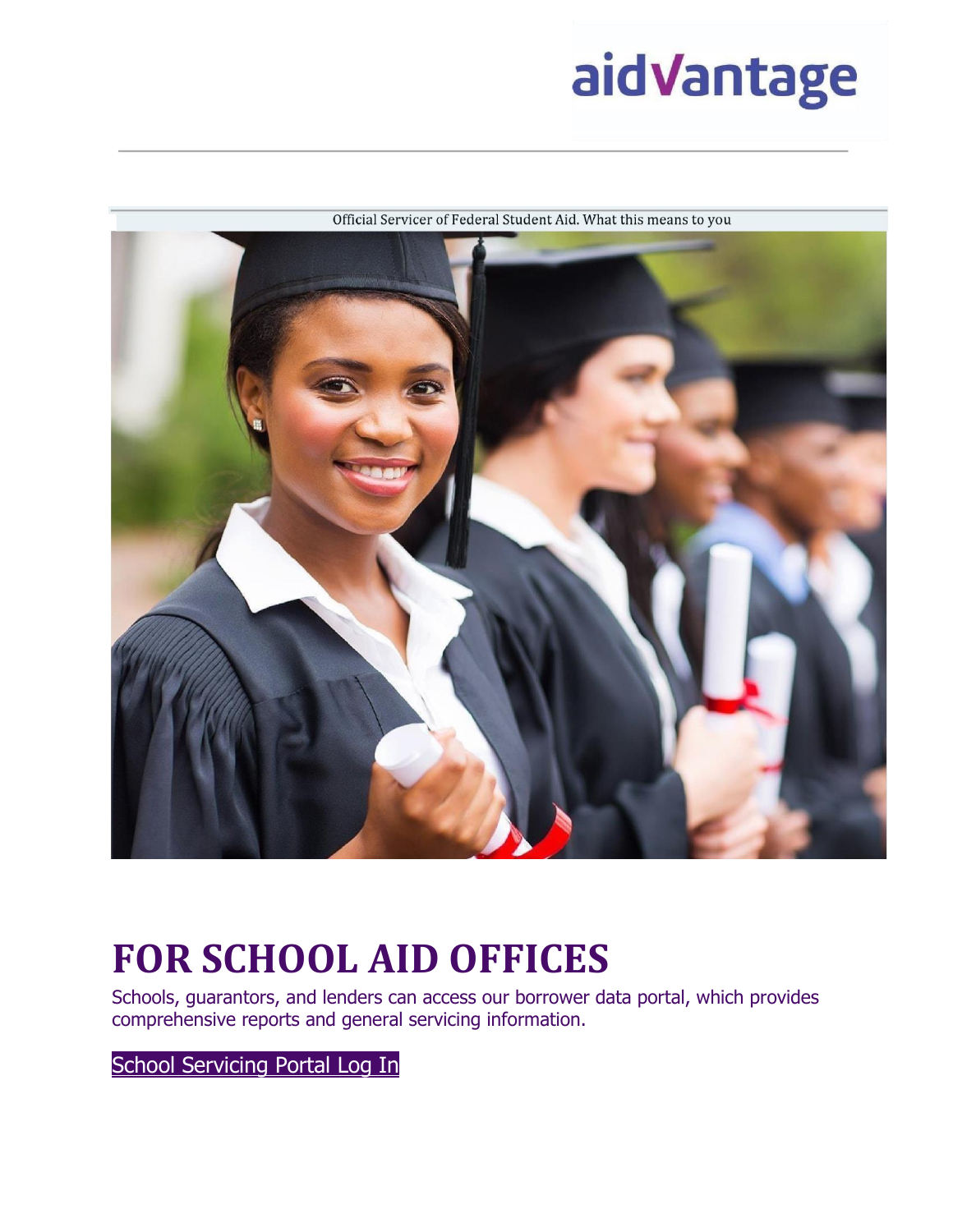### **SUPPORT FOR YOU AND YOUR BORROWERS**

We help your borrowers throughout the lifecycle of repaying their student loans, by providing:

- Customer service beginning while they're in school and during repayment.
- Comprehensive tools and information to explore repayment options.
- Personalized outreach to stay on track with payments.

#### **BORROWER COMMUNICATION**

We know communication is key to customer success. We contact customers with regular communications from the time they're in school through final loan payoff. Customers are encouraged to learn as much as possible about their loans and to contact us for help when they need it.

Online, borrowers have access to most correspondence from us and receive personalized alerts, such as reminders for Income-Driven Repayment plan renewal.

### **DELINQUENCY PREVENTION**

For those who are having trouble, we know to reach out early with effective communication.

We promptly contact each borrower to ensure they know we're here to help them with guidance and options.

Our innovative strategies and consistent approach have resulted in fewer defaults than any other federal loan servicer.

[Guide](https://www.aidvantage.com/Images/counseling-your-borrowers-to-avoid-default_tcm5-2689.pdf) [for](https://www.aidvantage.com/Images/counseling-your-borrowers-to-avoid-default_tcm5-2689.pdf) [Schools](https://www.aidvantage.com/Images/counseling-your-borrowers-to-avoid-default_tcm5-2689.pdf)

## **HELPFUL INFORMATION FOR YOU TO DOWNLOAD**

### **SUPPORT AND RESOURCES**

Download these PDFs to help you work with us and your borrowers.

**[Servicing Contact Information](https://www.aidvantage.com/Images/Servicing_Contact_Info_tcm5-2695.pdf)**

**[School Servicing Portal \(SSP\) Reports](https://www.aidvantage.com/Images/School-Servicing-Portal-SSP-Reports-Overview_tcm5-2696.pdf)**